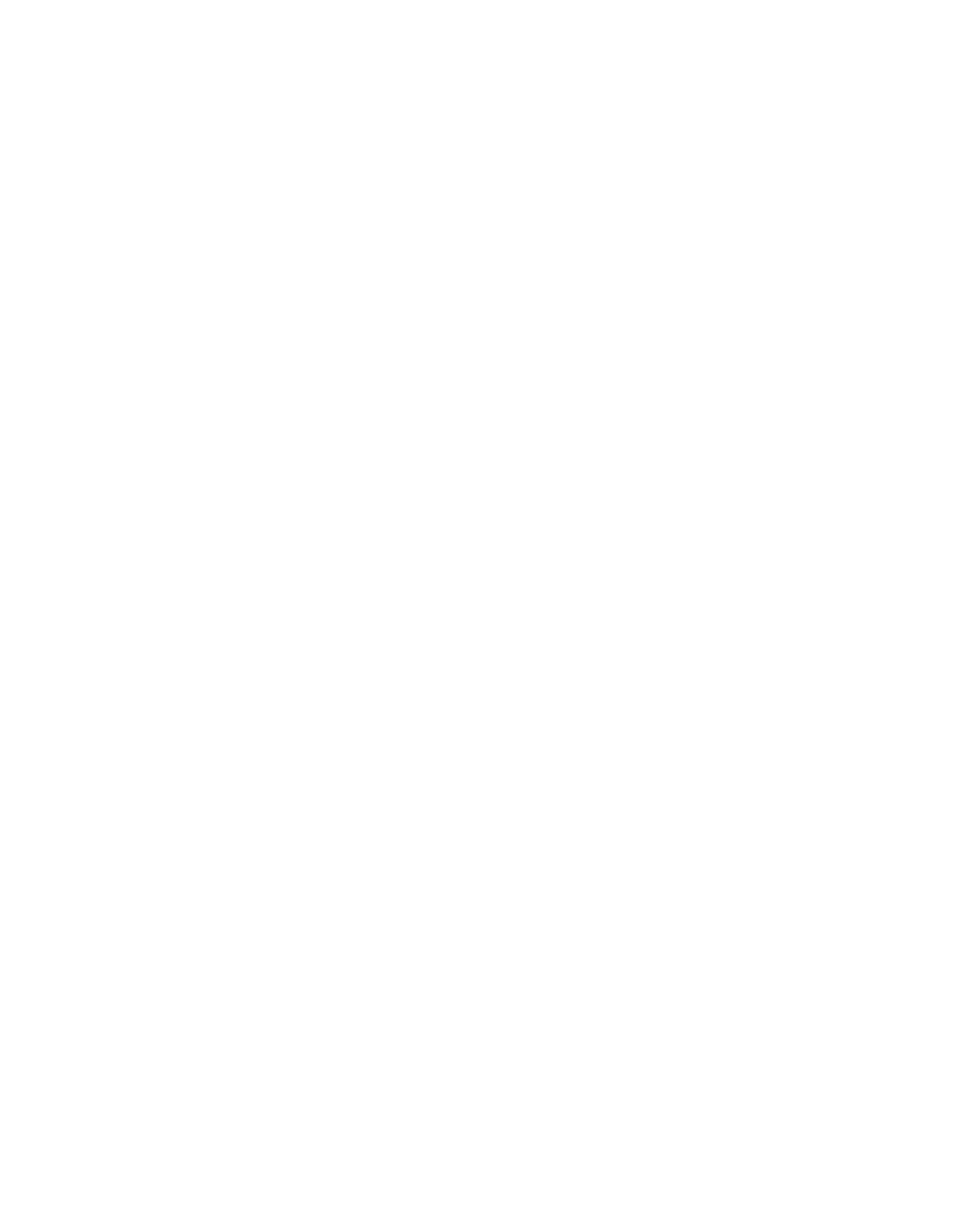## **Executive Summary**

Buildings face the greatest risk from fires during the construction phase. In recent years, there have been several examples across Canada of major construction site fires, including those in Calgary, Alberta in March 2015, Kingston, Ontario in December 2013 and Richmond, British Columbia in 2011.

Many risks exist at construction sites, including: The proximity of combustible materials to ignition sources (e.g. electrical equipment and hot work such as welding); the lack of completion of any built-in fire-safety systems such as sprinklers; the absence of doors, finished walls and other separations that may slow fire spread; and, potential site security issues.

It is estimated that more than 100,000 building projects in Canada each year involve wood-based construction; that is, using wood-frame, post-and-beam, and mill or cross-laminated timber.

With this widespread and growing use of wood–due in part to building code changes permitting taller wood buildings–comes the need for a greater focus on construction fire safety. Although research shows that wood buildings are as safe as those built with steel and concrete when effective fire-safety systems are in place, they are more vulnerable to fires when they lack those systems– as is the case during construction.

There are many articles published concerning the fire safety of wood framed mid-rise buildings under construction (e.g., Garis, Maxim and Mark, 2015). These documents focus on best practices around effective ways to reduce the likelihood of fire incidents. But, even with these best practices in place, catastrophic fires of mid-rise buildings under construction continue to happen. As Paulo Coelho (1993) noted, "Everything that happens once can never happen again. But everything that happens twice will surely happen a third time."

Financial losses due to construction fires can be significant. Furthermore, fire departments generally take a defensive approach to construction site fires as there is typically little to no need for occupant rescue in buildings under construction. Firefighter safety and preventing fire spread are usually the main focuses.

This paper provides an alternative to consider during the construction stage to mitigate the risks to incomplete buildings and to onsite building material through the potential of practical solutions that can lower the combustibility of wood construction as an addition to fire safety plans which reduce the likelihood of fire incidents.

A focus on construction fire safety makes good business sense. By effectively addressing the fire safety gap of under-construction buildings, wood framed mid-rise construction should become a more attractive option for municipalities and developers.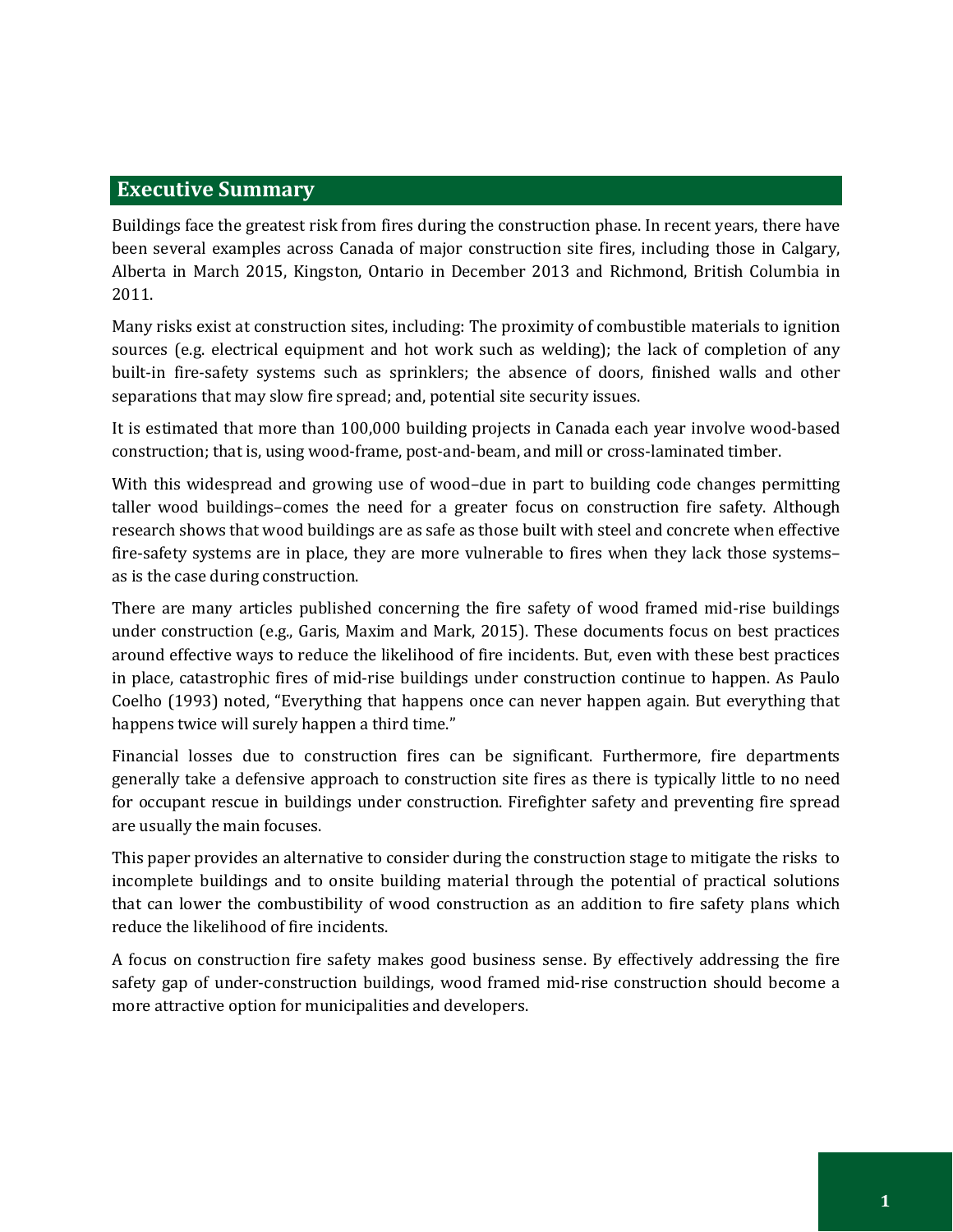## **Forward**

Issues relating building materials and flammability are wide ranging and challenging. In isolation, it is relatively easy to identify materials that are fire resistant or, in some instances, "inflammable." Unfortunately, buildings are complex structures that have compromises between form, function, structural components and cost. Consequently, the flammability of an individual element may or may not be relevant depending upon where it fits into the overall structural system. To further add to the complexity of the analysis, we often need to consider the phases of a building life-cycle, including the construction phase, the ageing of the structure, and the final demolition or disposal of the structure. Materials that are optimal in terms of form, function and fire resistance at one phase of a building's life cycle, might not be so at another.

Within this context, one needs to keep in mind that fact that there is no one perfect material or composition but that relative strengths and weaknesses of various products regarding an individual characteristic, such as flammability, must be considered within the broader function they serve within the structure. It is theoretically possible to develop building materials that are completely inflammable but are unusable because of their cost, weight, strength, flexibility or esthetic appeal.

This review will focus on what we currently know about wood products and various coating or treatment products and procedures for increasing the fire-resistance characteristics of those wood products.

#### **Construction Fire Safety**

As Garis, Maxim and Mark (2015: 5) note, "buildings face the greatest risk from fires during the construction phase." There are numerous reasons for this, ranging from acts of vandalism to construction accidents. It is also the case that incomplete buildings do not have the various fireprevention and fire-retarding systems in place that we find in complete structures. Systemic barriers are not completed, sprinkler systems are not installed.

The best fire prevention mechanisms are active as opposed to passive systems (see Garis, Maxim and Mark, 2015). That is, even the most flammable materials can be safely stored and used if proper safety procedures are followed. Keeping a worksite clear and tidy; storing flammable materials in appropriate containers and in proper locations; avoiding smoking on the jobsite; maintaining worksite security; and, providing adequate training in the use of materials and proper construction practices are simple yet effective ways of reducing the likelihood of fire incidents. Legislative actions such as the mandatory requirement for "hot work" permits can also have a significant impact.

Beyond active systems, however, are passive systems where safety mechanisms are designed into equipment and components. A good example here is the standard use of grounding and appropriate circuit breakers when electrical equipment is used. The use of spark arrestors for equipment used near flammable gasses or liquids is another form of passive fire prevention. Regarding material, the use of flame-resistant wood products is another element of passive prevention. While the use of barriers and surface cladding (e.g., gypsum or cement board) may be excellent ways to reduce the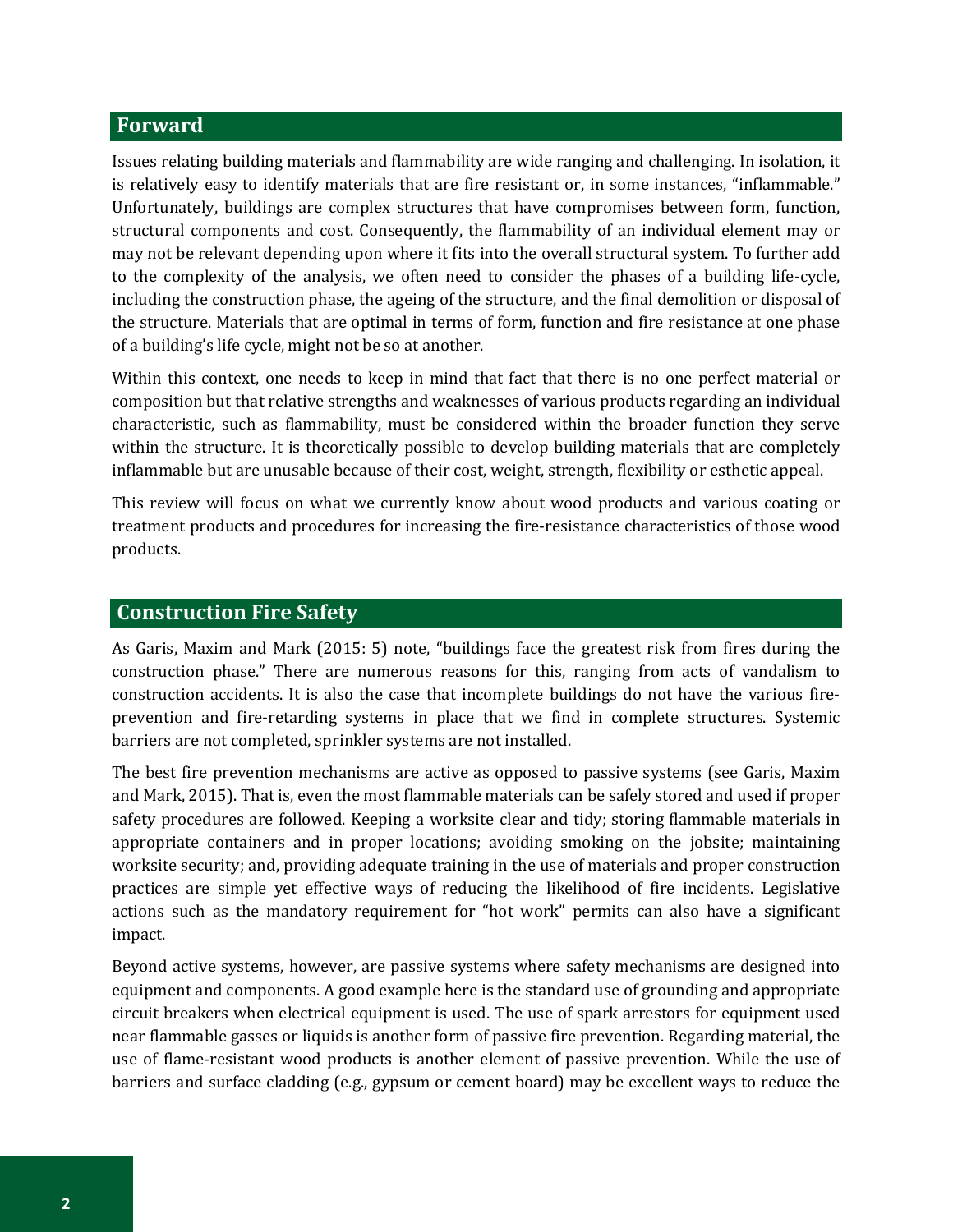likelihood of fire spread in finished structures, they do little to nothing to protect wood components during the construction or demolition phases.

## **Fire and Wood Structures**

j

To varying degrees, wood and wood composites are flammable materials that can combust and, typically, will support the spread of flames over the surface of the material. These characteristics not only place that component at risk, but also provide a hazard to adjoining materials. While the flammability of structural timber is something that immediately comes to mind, wood panels such as plywood and oriented strand or fibre board raise similar concerns.

In response, the industry has developed several techniques for addressing these issues. One approach has been to use "raw" wood products in conjunction with another material such as gypsum boards or steel panels to coat the surface. Another approach has been to modify the flammability characteristics of the wood product itself.

Increasing the "flame resistance" of wood is not a simple matter. A large part of this is due to the complex way in which wood burns. Wood itself is composed of four types of compounds: cellulose, hemicellulose, lignin and several extractives (Rowell, 2013). The ligno-cellulosic materials do not burn directly, but first decompose when heated into carbon-rich and highly reactive char, tar-like substances and volatile compounds. It is these latter components that, with an adequate supply of oxygen, support combustion.[1](#page-4-0)

Initially, fire-resistant lumber and wood panels were pressure treated with fire-retardant chemicals in a manner similar to how pressure treated lumber is processed to reduce the effects of weathering and pest infestation on fences and decks. More recently, however, fire-retardant coatings have been developed to reduce the initial flammability and surface spread of flames on wood products. At this point, the most common products are intumescent coatings that swell when a surface is heated.

The flame-spread performance of construction products is rated by various agencies. In Canada, wood products—both raw and with various coatings—are rated and approved by the Underwriter's Laboratories of Canada. One key measure to compare the performance of various products is the Flame Spread Rating (FSR). These Fire Hazard Classification of Building Materials testing standards are known as UL 723 in the US and CAN/ULC S-102 in Canada (Underwriters Laboratories Canada, nd).

Roughly, the Flame Spread Rating (FSR) is an indication of how quickly a flame can spread over a specified surface area within a given period. The FSR is not an actual measure of the rate at which a flame will spread, nor is it a measure of the "fire resistance" of the material; rather, it is a useful indicator or proxy value. To anchor the scale, the flame spread on a particular material is compared

<span id="page-4-0"></span><sup>1</sup> A detailed description of the process of the "pyrolysis" of wood is available in Rowell (2013: 129).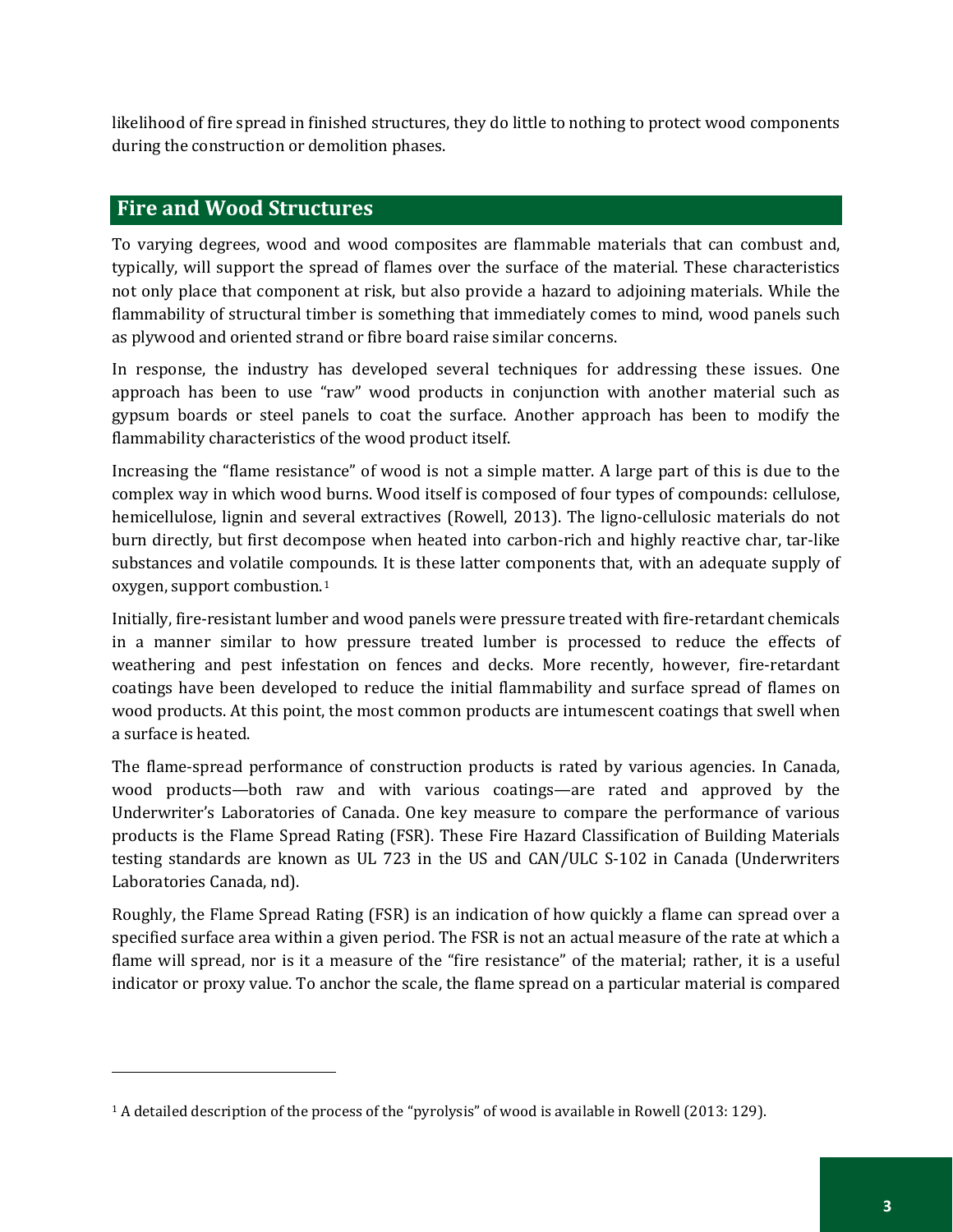wit[h t](#page-5-0)hat of asbestos-cement board, which is rated zero, and on red oak lumber which is rated at 100.2

Overall, Class A fire retardants have a flame spread rating of between zero and 25 which indicates that these materials are effective against severe fire exposure. Class B fire retardants have a flame spread rating of between 26 and 75 which is considered effective against moderate fire exposure. Class C fire retardants have a flame spread rating of between 76 and 200. These materials are effective against light fire exposure. Class D materials have a flame spread rating of between 201 and 500 while Class E materials have a flame spread rating of over 500. Class D and E materials are not considered effective against any fire exposure.

In conjunction with the FSR is the Smoke Development Index or SDI. The SDI provides an indication of the concentration of smoke a material emits as it burns. As with the FSR, the Smoke Development Index is anchored at zero for asbestos-cement board, and a value of 100 based on the amount of smoke e[mi](#page-5-1)tted by red oak lumber. Typically, as SDI of less than 450 is required by interior surface materials.3

## **Background**

#### **"Raw" Wood Products**

Despite conventional wisdom, most wood products are reasonably fire resistant even in their raw form. Due to its intrinsic cellulose composition and depending upon its mass, surface finish, exposure period and moisture content, wood has a moderately high ignition point. This is obvious to anyone who has attempted to start a log fire without kindling or "fire-starter." Another reason for wood's intrinsic fire resistance is that, even when exposed to a continuous source of ignition, wood "chars" and that char acts as an insulating layer. How well the char performs is typically dependent on the thickness of both the char and the wood itself.

As suggested, the ignition point of wood depends upon numerous factors, including temperature (USDA, 2010: 18-9). At temperatures below 100C, wood can degrade but that degradation largely affects the strength of the material and not its combustibility. Between 100 and 200C, porous char residue can develop. The extent of that charring depends primarily upon the length of exposure. Between 200 and 300C significant charring takes place and various gasses are emitted from the material. Again, depending upon the type of the material and the duration of exposure, the wood may flame (pyrolysis). Between 300 and 450C, flammable gasses are actively emitted and the wood tends to ignite. Intense pyrolysis occurs beyond 450C. Under normal conditions where there is an

j

<span id="page-5-0"></span><sup>2</sup> Fire spread analysis is conducted using several approaches, the most common of which is Underwriters Laboratories' Steiner Tunnel Test. See[: https://industries.ul.com/blog/uls-iconic-steiner-tunnel-withstands](https://industries.ul.com/blog/uls-iconic-steiner-tunnel-withstands-the-test-of-time)[the-test-of-time.](https://industries.ul.com/blog/uls-iconic-steiner-tunnel-withstands-the-test-of-time) For a more detailed and accessible explanation of the system, see: Hirshler, M.M. (2004) and the accompanying article by R. Laymon ("Standard test method for surface-burning characteristics of building materials ASTM E-84/UL 723" pp. 29-31).

<span id="page-5-1"></span><sup>3</sup> Classifications for the SDI are known as UL 723 or ASTM classification E-84. Building safety codes currently require an SDI of less than 450 for each of Class A, B and C ratings.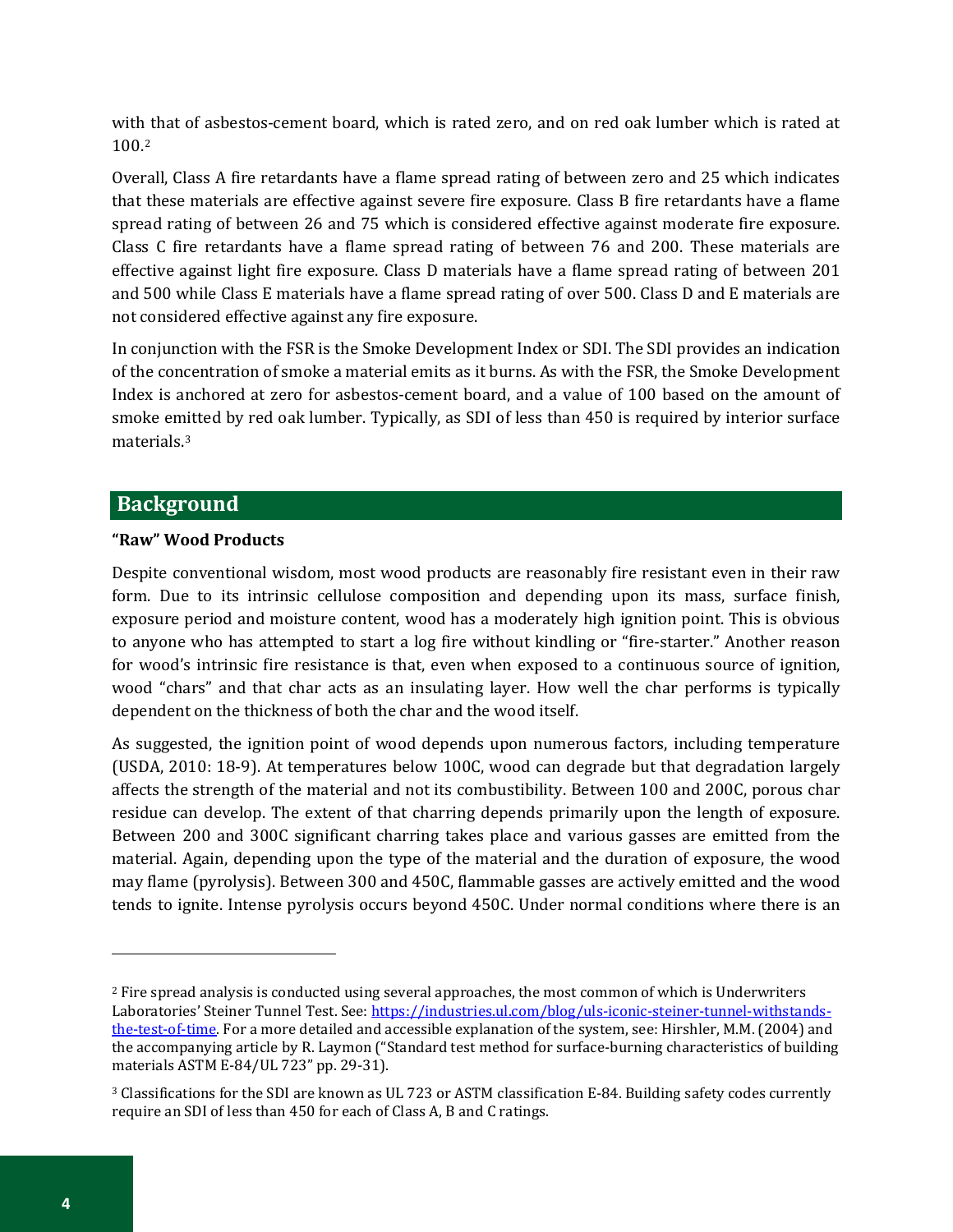adequate source of oxygen and a sufficient duration of exposure to heat, the visual pyrolysis of wood (smouldering, glowing or flame) takes place between 400C and 500C. It is possible to induce pyrolysis in laboratory conditions, however, between 300C and 400C.

Fire-retardants attempt to alter the conditions which lead to pyrolysis. One approach is to seal the surface of a wood product to limit the supply of air or oxygen. Another is to find compounds that alter the temperature to which the wood is exposed. One way of doing this is to provide a heat barrier or insulator. This is typically done by providing an insulating coating or heat sink. Another way is to find chemicals or processes that change the chemical decomposition of wood to either increase the amount or char (an insulator) or to reduce the production and emission of volatile compounds. A third approach is to develop products that either dilute or extinguish the flame.

| <b>Species</b>                                      | <b>Flame Spread Index</b> |
|-----------------------------------------------------|---------------------------|
| <b>Softwoods</b>                                    |                           |
| Yellow-cedar (Pacific Coast yellow cedar)           | 78                        |
| Bald cypress (cypress)                              | 145-150                   |
| Douglas-fir                                         | $70 - 100$                |
| Fir, Pacific silver                                 | 69                        |
| Hemlock, western (West Coast)                       | $60 - 75$                 |
| Pine, eastern white (eastern white, northern white) | 85, 120-215               |
| Pine, lodgepole                                     | 93                        |
| Pine, ponderosa                                     | 105-230                   |
| Pine, red                                           | 142                       |
| Pine, Southern (southern)                           | 130-195                   |
| Pine, western white                                 | 75                        |
| Red cedar, western                                  | 70                        |
| Redwood                                             | 70                        |
| Spruce, eastern (northern, white)                   | 65                        |
| Spruce, Sitka (western, Sitka)                      | 100,74                    |
| <b>Hardwoods</b>                                    |                           |
| Birch, yellow                                       | 105-110                   |
| Cottonwood                                          | 115                       |
| Maple (maple flooring)                              | 104                       |
| Oak (red, white)                                    | 100                       |
| Walnut                                              | 130-140                   |
| Yellow-poplar (poplar)                              | 170-185                   |

**TABLE 1: ASTM E 84 FLAME SPREAD INDEXES FOR 19-MM-THICK SOLID LUMBER OF VARIOUS WOOD SPECIES\***

\*Adapted from White and Dietenberger (2010: 18-4)

Table 1 is excerpted from the USDA's Wood Handbook (Ross, 2010) and presents the FSI for a variety of commonly used species of wood. Most of the timber is rated as Class C with some species rating toward the upper level of Class B.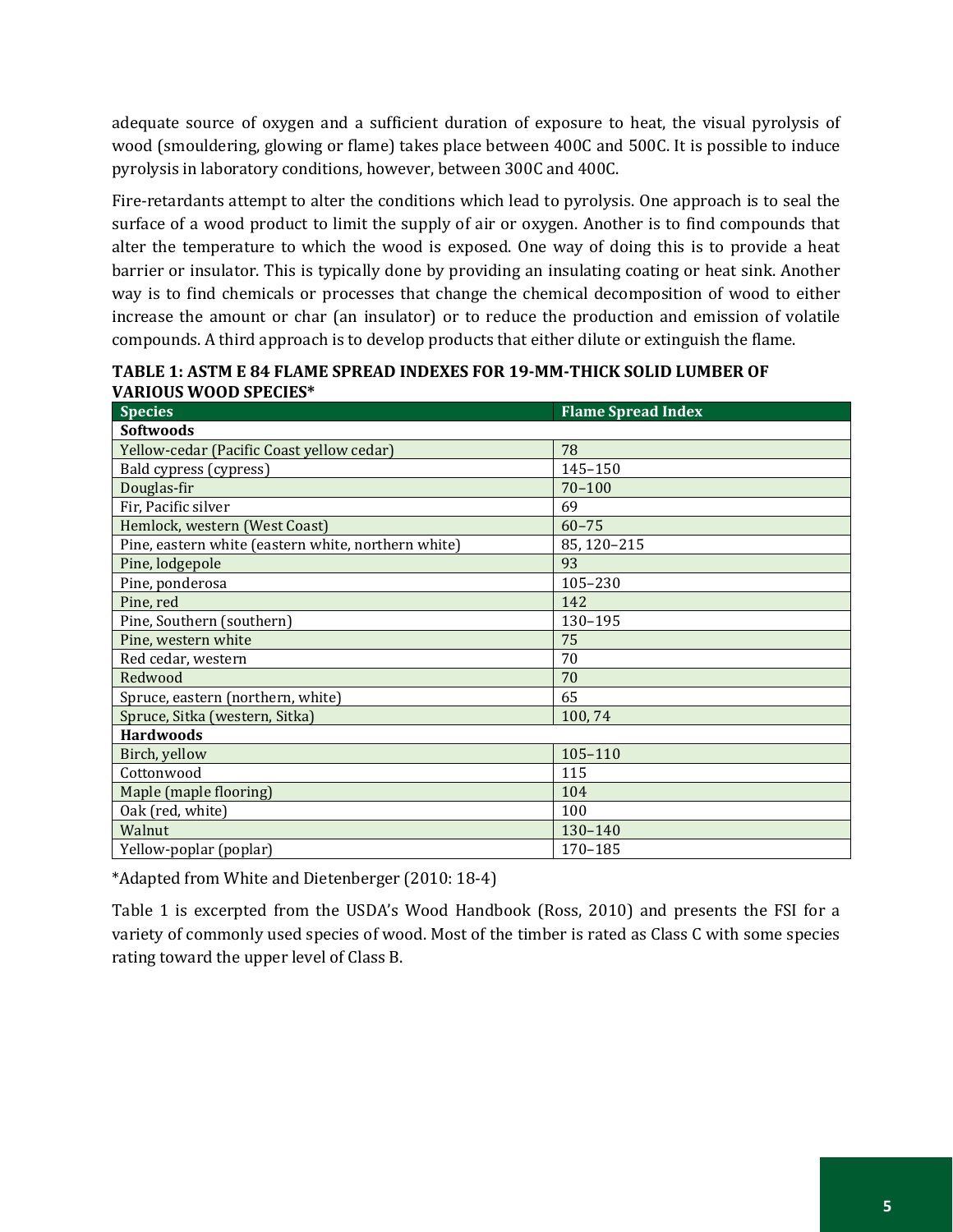#### **Characteristics of Fire Retardants**

As noted, treating wood products with fire-retardants changes their fire performance characteristics. While no known retardant or procedure results in a totally inflammable product, retardants delay ignition and slow the spread of flames. This improves the safety performance characteristics of completed structures and reduces the likelihood of pyrolysis during the storage and construction phases of the product. Typically, fire retardants work by reducing the volatile compounds emitted by the wood at a given temperature or by increasing the effective point of combustion.

Historically, two approaches to treating wood and wood products have been used. One approach is to use pressure impregnation to inject solutions into the wood itself. This process is likely familiar to anyone who has used "pressure treated" lumber to construct a fence or wooden deck. In that instance, the treatment is intended to reduce the susceptibility of the wood to rot or insect infestation. These preservative treatments are easy to use since the solution need only reside near the surface of the wood.

Pressure treating wood for fire resistance is much more difficult than treating it for preservation since injecting a solution beyond the wood's surface layer is extremely difficult. In Canada, this type of wood is identified under the National Building Code as falling under the CAN/CSA-080 set of standards. Essentially, this type of wood must have a FSR of less than 25. The success of pressure treatment varies according to the compounds used and the species of wood. For interior applications, inorganic salts have most often been used. These salts include monoammonium and diammonium phosphate, ammonium sulfate, zinc chloride, sodium tetraborate, and boric acid among others. The use of some of these compounds has changed with time as unanticipated side effects are exposed. For example, boric acid, which was commonly used, is now considered a toxic chemical and is highly regulated. It should be noted that wood is typically treated either for preservation or fire-retardation but not both characteristics.

Needless to say, pressure treatment requires specialized equipment and is not something that is currently addressed on-site. Due to the equipment and chemicals required, pressure treating can also be expensive. Furthermore, the inorganic salts used in the process are generally water soluble and can often leach from the substrate when either stored outside or used in external applications. Recently, organic and polymer resins have been introduced that address the leaching issue. Many of those compounds are proprietary, however.

As significant advantage of impregnated wood products is that they can offer enhanced protection throughout the entire construction process. Unlike products that are applied either on-site or after construction, impregnated wood offers fire resistance while being stored as well as through the full construction phase. This is important since much of the fire resistance of either untreated or surface-treated wood requires the product be installed within a system incorporating various forms of complementary barriers that serve to inhibit the spread of flames.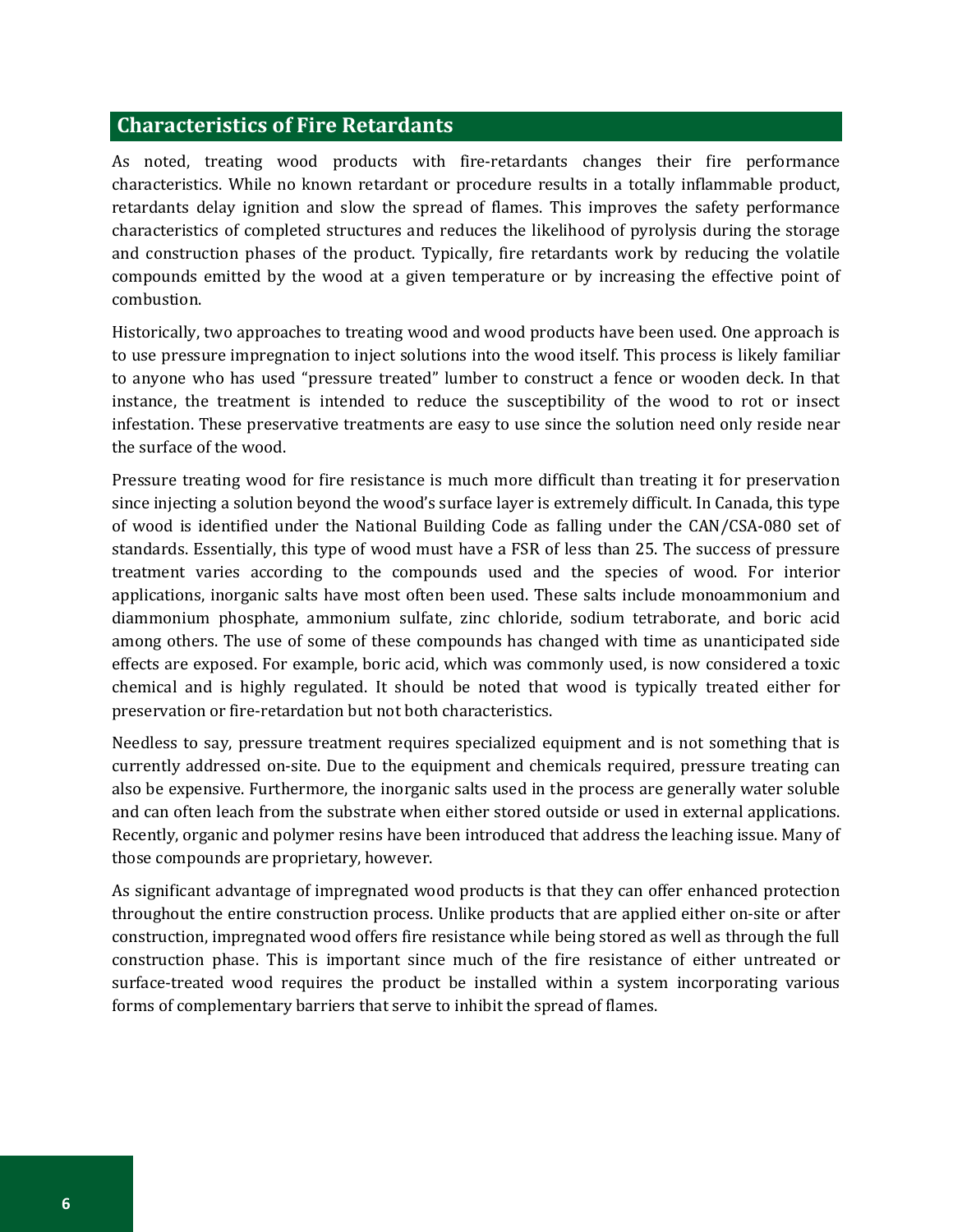## **Fire Resistant Coatings**

A second approach to developing a fire-resistant product is to coat the surface of the wood. According to the National Building Code, the FSR of the final product must be less than either 25 or 75 depending upon the application. Most surface-coated wood is used for indoor applications. The uses of this product are occasionally limited because nontreated surfaces can result from cutting or other forms of physical damage during transport, storage or construction.

More typically, however, the use of surface coated wood will result in nontreated surfaces being exposed due to physical damage during transport, storage or construction, and from cut ends. Fortunately, small areas of untreated surfaces do not significantly impact the fire protective performance of the coating due to the fact that the small areas of untreated surfaces would be surrounded by coated surfaces and not allow the fire to spread.

The coatings offer fire protection through several mechanisms. Perhaps the most common is that known as intumescent insulation. Intumescent products expand or swell under heat (typically when temperatures reach 200C) to form a low-density layer of insulation. This both delays flame spread and resists the transmission of heat to the substrate. Some coatings are not intumescent but simply offer a thick layer of insulation that insulates the substrate against high temperatures. Typically, these coatings are thicker than intumescent ones. Related to insulating coatings are those that absorb heat. By absorbing heat, these products delay the onset of pyrolysis. Another approach is to use a coating that mimics woods natural tendency to char. These compounds tend to melt and form a crust or simulated char on the surface of the wood. This class of coatings forms a physical barrier on the surface of the substrate.

An example of how an intumescent coating reacts when exposed to high temperatures is illustrated in Figure 1. Here the coating has expanded to delay temperature rise and hinder the transport of oxygen to, and pyrolysis gases from, the surface.

A fairly dramatic illustration of how another product system functions when exposed to flame is illustrated in Figures 2 and 3. Figure 2 shows two wood structure exposed to a substantial flame. The structure on the left in each figure is composed of untreated wood while the structure on the right is constructed with coated material. As Figure 3 illustrates the untreated structure is substantially consumed while the structure on the left merely chars.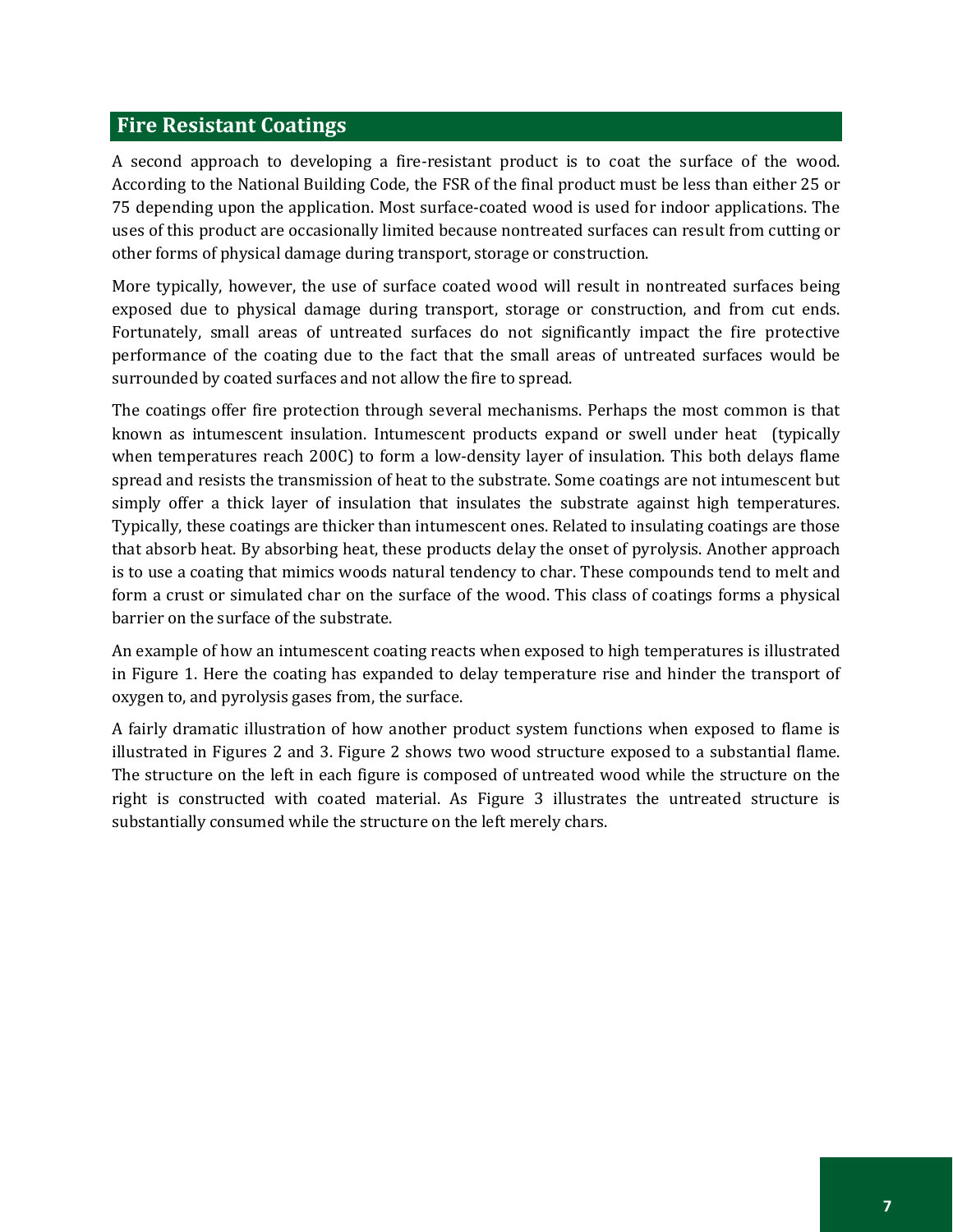**FIGURE 1: INTUMESCENT CHAR COATING ON LAMINATE VENEER LUMBER (TAKEN FROM: HAKKARAINEN, 2010) [4](#page-9-0)**



FIGURE 3: INCEPTION **FIGURE 4: RESULTING DAMAGE** 



**ME** 

j

<span id="page-9-0"></span><sup>4</sup> Photos courtesy of BarrierTEK Inc., Leduc, Alberta.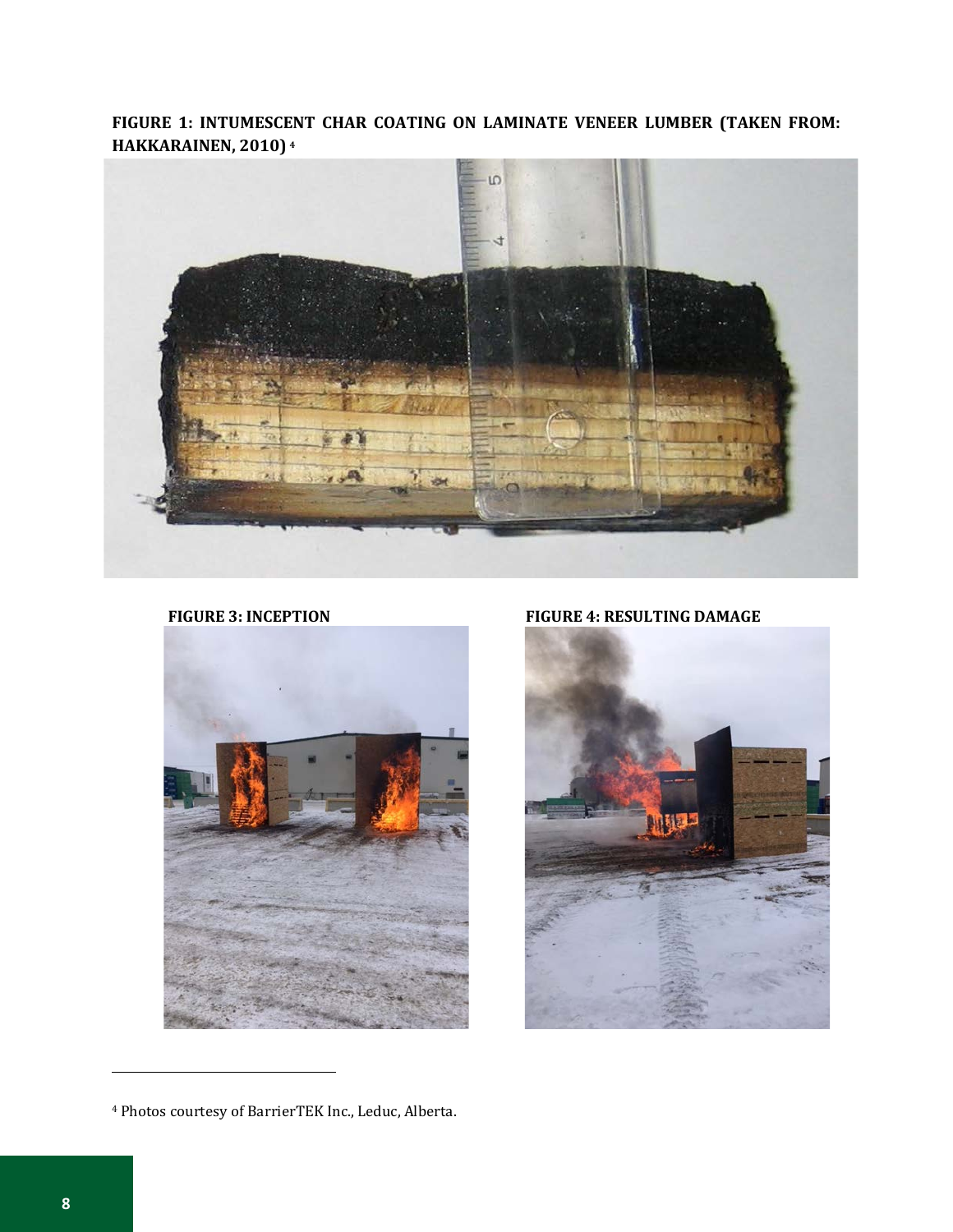It is not uncommon for compounds to complement one another. For example, fire rated paint is often applied over a generic intumescent product to enhance both fire safety and the esthetics of the application.

While there is a significant amount of research being conducted on wood coatings, much is proprietary which means that the actual compounds and proportions are not publicly available. There is, however, a significant amount of university and publicly funded research that forms the basis of our understanding of how various compounds work. We do need to note, however, that much basic research is conducted at the micro or molecular level and how those processes work at that level is often not transferrable to large scale applications that are required in construction applications.

As White and Dietenberger (2010: 18-17) point out in summary, "Intumescent formulations include a dehydrating agent, a char former, and a blowing agent. Potential dehydrating agents include polyammonium phosphate. Ingredients for the char former include starch, glucose, and dipentaerythritol. Potential blowing agents for the intumescent coatings include urea, melamine, and chlorinate parafins. Nonintumescent coating products include formulations of the watersoluble salts such as diammonium phosphate, ammonium sulfate, and borax." Needless to say, other compounds are often used or substituted based on performance or cost characteristics. For example, monopentaerythritol might be substituted for dipentaerythritol. A more detailed discussion of the state of the art in coatings (on various surfaces including wood) is found in the excellent review by Weil (2011).

Current research into coatings is active and wide ranging. Promising research that might lead to new or enhanced coatings has focused on a variety of material such as boron-epoxy combinations (Unlu et al., 2017; Wang, Liu and Lv, 2017); silicon (Wu, et al., 2017); expandable graphite (Zheng, et al., 2016); nanotube/graphene coatings (Song, et al., 2017 and Marzi, 2015); algal biomass (Gady, et al., 2016); and multilayer films (Xuan et al. 2017).

## **Advantages and Disadvantages of Coated Wood Materials**

All materials have advantages and limitations, or costs and benefits associated with them. Some of those relate to structural characteristics such as durability, strength and flexibility. Others relate to esthetics or to secondary characteristics such as cost or the propensity to off-gassing or flammability ratings. No single construction material is ideal for all applications and the strengths and limitations of the material need to be considered at all phases of a structures lifecycle, including the design, construction, use, and eventual renovation and demolition phases.

Coated wood materials are no different in this manner. Some of the potential advantages and possible limitations of coated wood are listed below.

## **Advantages of Coated Wood Materials**

- Ability to slow down spread of fire
- Some coatings can reduce production of gases during combustion
- Ability to reduce smoke development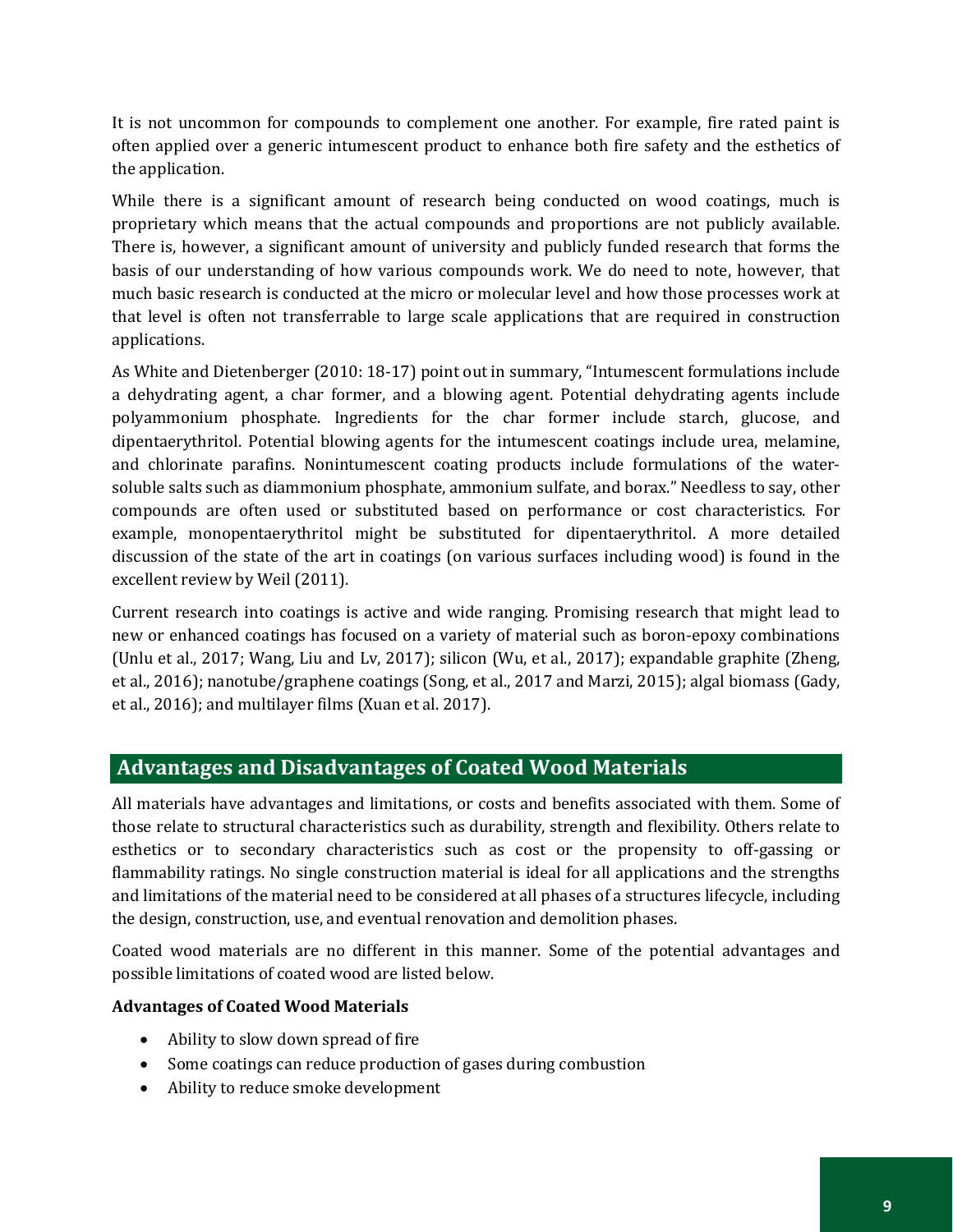- Coatings can be applied in factory or on the jobsite
- Application is typically simple and straightforward (similar to painting)
- Coatings can be added to existing structures and installations
- Coatings can be applied selectively (as needed)

#### **Limitations of Fire Retardant Coatings**

- Additional cost of manufacture
- Not all applications can be used outdoors without losing their effectiveness (susceptible to weathering and water damage)
- Chemicals can leach from the substrate
- Can be susceptible to physical damage (scraping, etc.)
- Single sided treatments may still leave substrate susceptible to fire damage
- Onsite application may create extra expense and time to completion
- May require separate or specialized storage procedures
- Some treatments may result in unacceptable esthetics

## **The Case for Coated Wood**

Given the variety of fire-resistant coatings on the market, it is difficult to conduct a definitive costbenefit analysis for the class as a whole. We can, however, identify some of the key elements that should be considered for a given application.

#### **Cost Factors**

The most obvious cost relating to coatings is the cost of the material itself. This can vary widely depending upon the compounds used. Prices vary considerably across vendors, the amount purchased and the proportion of the market filled by the product being considered.

The issue of application is also another factor that varies widely. Some coatings are applied in the factory which typically results in labour efficiencies. Other coatings are applied onsite. In some cases, application is an additional step in the construction process which generates a separate cost item; in others, it is a marginal cost as when fire-retardant paint is applied since a paint coat is likely to be applied regardless.

More specific issues to consider might include such matters as:

- Coatings applied onsite can make quality controls extremely difficult.
- Coatings applied onsite can still leave the building vulnerable for periods of time until the treatment is complete.
- Coatings applied onsite can be impacted by the environment during application. (treating wet wood substrate may dilute coating and impact ability to adhere to substrate. Treating frozen wood substrates or coating in freezing weather can impact coatings' ability to cure and dry).
- Factory applied coatings with certified listings ensure quality control and performance.
- Factory applied coatings ensure building is protected from beginning to end.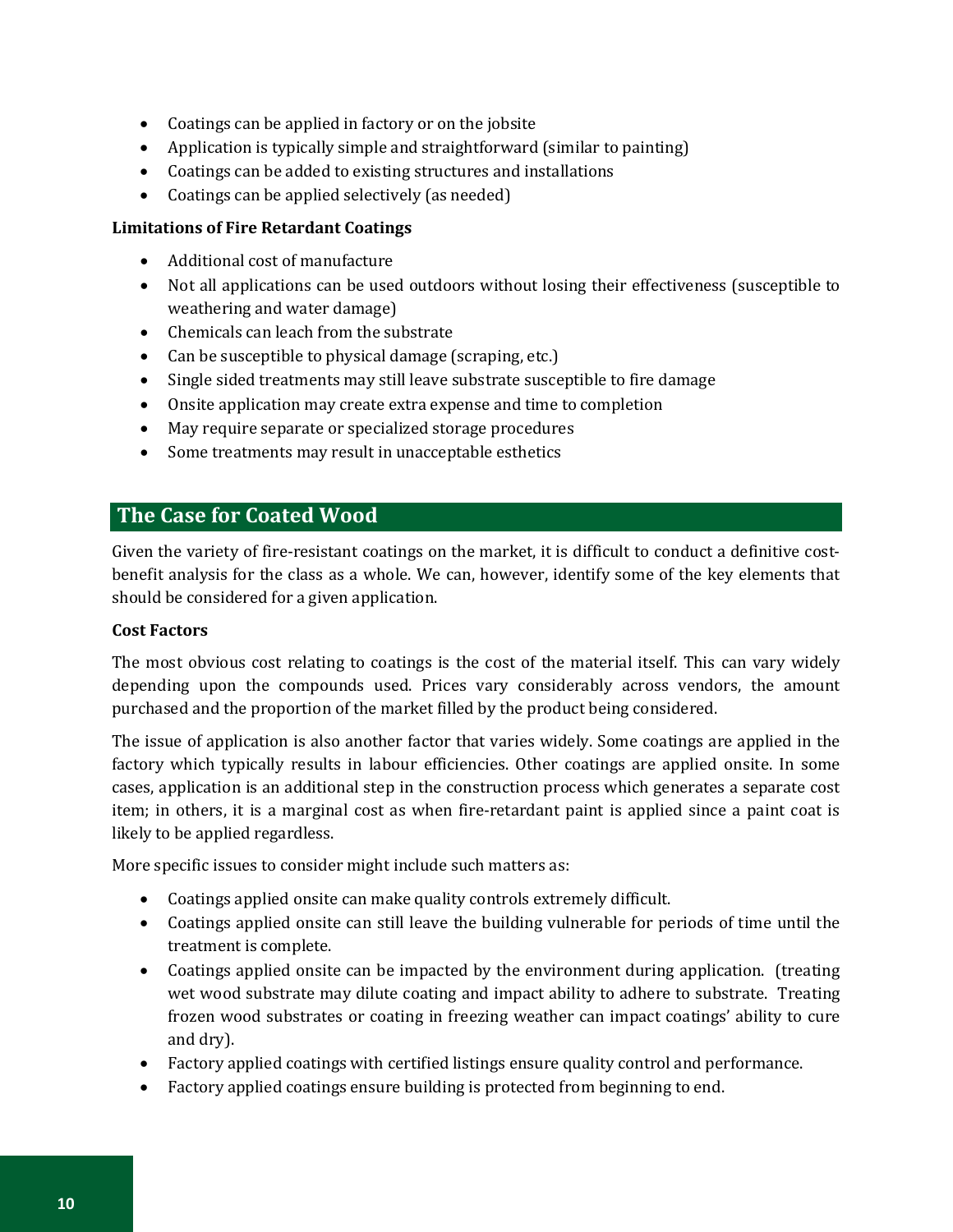#### **Benefit Factors**

It is easy to see the application of fire-resistant coatings as simply an additional cost factor with little immediate or long-term financial return. However, one company, BarrierTek, has estimated that immediate savings can be had from reduced insurance costs during construction. They note that one major underwriter is willing to provide a 38% discount on their construction-phase coverage premium. Thus, they have determined that under current premium rates, the savings on a \$20 million Condominium project with a 15 month build time would be approximately \$71,500, which would provide a significant off-set.

While there does not currently appear to be any empirical data available, it is also possible to expect that the incorporation of an additional level of fire safety built into the structure could command a premium in a property's sale price. This would likely be most pronounced at the higher end of the market.

Other benefits to the use of fire-resistant coatings are likely longer-term and not related to the construction phase. For example, the use of fire resistant coatings might be viewed as a benefit in buildings where sprinkler systems are not mandated. This could be a particularly powerful argument as a building ages and modifications or renovations occur. Where unlicensed contractors are used, or the renovation is a DIY project, it is possible that systemic barriers to fire spread are broached. The use of improper materials and inadequacies in construction could leave a previously resistant building susceptible to flashovers and other problems.

Where sprinklers are mandated, the use of fire-resistant coatings could be viewed as a partial "back-up" or redundancy should the sprinkler system fail. In fact, the notion of redundancy should be a key consideration in all safety-related applications. The National Fire Protection Association states:

*". . . fire protection requires the development of an integrated system of balanced protection that uses many different design features and systems to reinforce one another and to cover for one another in case of the failure of any one. Defense in depth and engineered redundancy are concepts that also are relevant here."*

Besides potentially reducing insurance and replacement costs, redundancies offer a longer-term "peace-of-mind" benefit for both safety-conscious tenants and conservative regulators.

## **Conclusion**

Wood and wood products have been used in construction applications for centuries. Wood remains a key construction product because of its numerous desirable properties including its flexibility, high strength to weight ratio, relative durability and its esthetic qualities. Many timber frame structures have lifespans that stretch into hundreds of years. Despite these qualities, one of the ongoing concerns of wood products is their potential flammability. Modern building techniques, such as the use of barrier materials and appropriate claddings, and the introduction of systemic fire suppression devices such as sprinkler systems, have reduced the rate and impact of fire incidents across the board.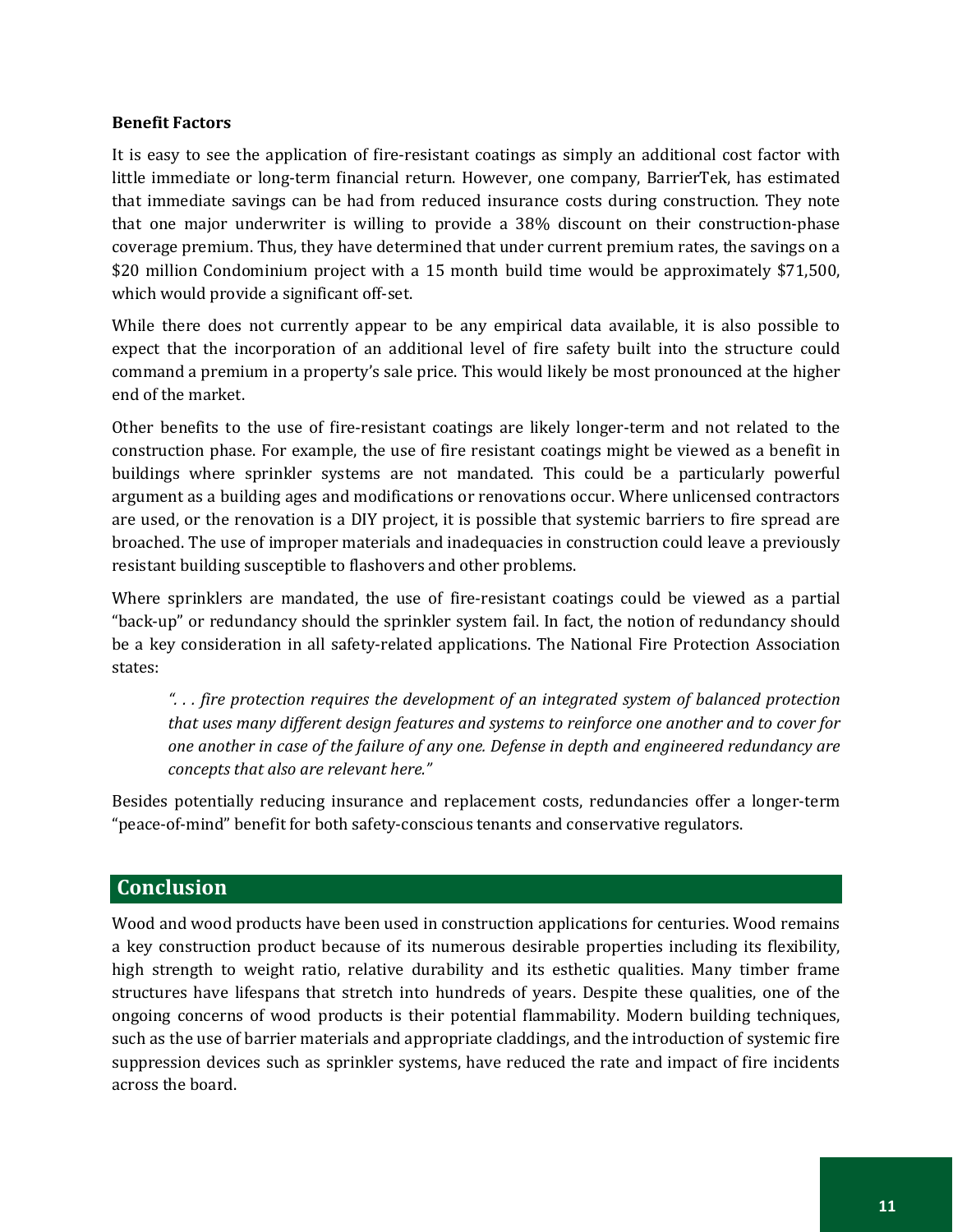Still, there are instances where fire hazards remain both in completed structures and in other phases in the construction process, such when the product is transported and stored. Incomplete structures also pose a raised hazard since the various complementary elements that serve as fire barriers in completed buildings are not in place. Consequently, both academic and industrial research and development continue to seek ways to reduce the intrinsic flammability of the product. In this note, the use of fire-retardant coatings has been examined.

While there are many excellent products on the market, there is no ideal fire-resistant coating currently available that is best in *all* applications. Rather, there are various commercial products that prove to be advantageous in different situations. Thus, for example, some products will hit virtually all the requirements for addressing flammability issues for mid-rise wood frame buildings under construction. As in all elements of construction, the selection of an appropriate product is a trade-off between several factors. Allen Zielnik, who is an industrial scientist within the field, provides a best list of nine factors to consider when selecting an appropriate coating (Zielnik, 2011). Those factors suggest that the product:

- Provide long-term thermal and ignition protection from heat and flame;
- Have a low flame spread rate;
- Produce little or reduced amounts of smoke and toxic gases;
- Be durable under normal environmental exposures;
- Have good wear resistance and maintainability;
- Have and retain good aesthetic properties (for exposed surfaces);
- Be easy to apply, maintain and repair;
- Be low in VOCs and odor; and
- Be cost-effective.

How those factors are to be weighted, however, depends upon the specific application.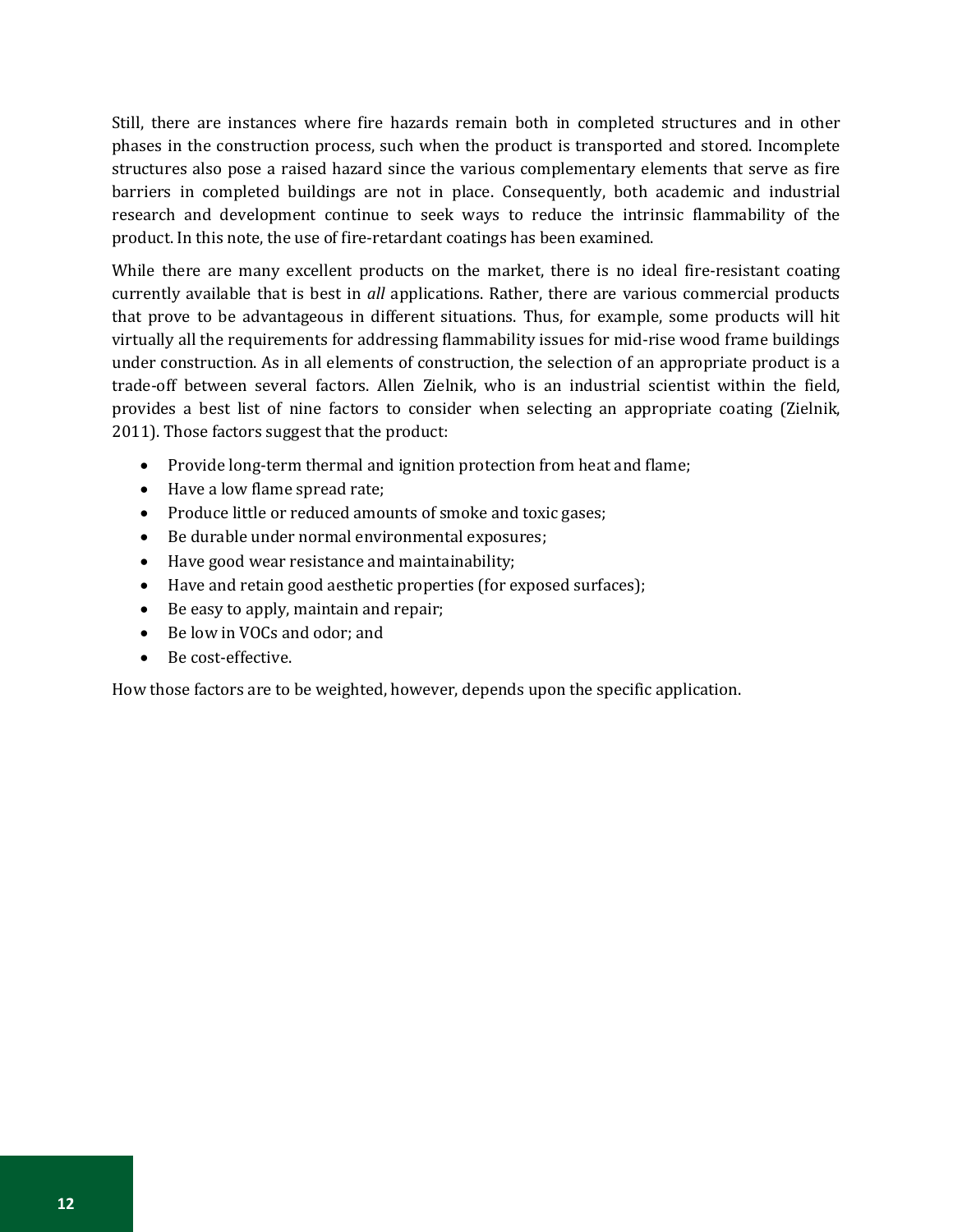### **References**

Gady, O., M. Poirson, T. Vincent, R. Sonnier, and E. Guibal (2016) "Elaboration of light composite materials based on alginate and algal biomass for flame retardancy: preliminary tests." *Journal of Material Science*, 51: 10035-10047.

Garis, L., P. Maxim and K. Mark (2015) *Construction Site Fire Safety: A Guide for Construction of Large Buildings*. Canadian Wood Council. [Available online at [http://wood-works.ca/wp](http://wood-works.ca/wp-content/uploads/UFV-CWC-Construction-Site-Fire-Safety.Apr-2015-1.pdf)[content/uploads/UFV-CWC-Construction-Site-Fire-Safety.Apr-2015-1.pdf](http://wood-works.ca/wp-content/uploads/UFV-CWC-Construction-Site-Fire-Safety.Apr-2015-1.pdf) ]

Hirshler, M.M. (2004) "Fire testing of interior finish." *Fire Protection Engineering*, 24: 12-16.

Hakkarainen, T. (2010) "Thin thermal barriers for wood-based products to improve fire resistance." RESEARCH REPORT VTT-R-07061-09. VTT Technical Research Centre of Finland.

Laymon, R. (2004) "Standard test method for surface-burning characteristics of building materials ASTM E-84/UL 723" *Fire Protection Engineering*, 24: 29-31.

Marzi, T. (2015) "Nanostructured materials for protection and reinforcement of timber structures: a review and future challenges." *Construction and Building Materials*, 97: 119-130.

Coelho, Paulo (1993) *The Alchemist*. HarperCollings

Cote, A.E (Ed.) (1997) *Fire Protection Handbook, 18th ed.* National Fire Protection Association.

Ross, R.J. (2010) *Wood Handbook: Wood as an Engineered Material*. General technical report FPL ; GTR-190. Madison, WI : U.S. Dept. of Agriculture, Forest Service, Forest Products Laboratory, 2010: 1 v.

Rowell, R. M. (2013). *Handbook of wood chemistry and wood composites*. Taylor & Francis, Boca Raton, FL.

Underwriter's Laboratories (ND) UL's Iconic Steiner Tunnel Withstands the Test of Time [\[https://industries.ul.com/blog/uls-iconic-steiner-tunnel-withstands-the-test-of-time,](https://industries.ul.com/blog/uls-iconic-steiner-tunnel-withstands-the-test-of-time) retrieved July 10, 2018].

Song, K., I. Ganguly, I. Eastin and A.B. Dichiara (2017) "Lignin-modified carbon nanotube/graphene hybrid coating as efficient flame retardant." *International Journal of Molecular Sciences*, 18: 2368.

Unlu, S.M, U. Tayfun, B. Yildirim and M. Dogan (2017) "Effect of boron compounds on fire protection properties of epoxy based intumescent coating." *Fire and Materials*, 41: 17-28.

Wang, F., J. Liu and W. Lv (2017) "Thermal degradation and fire performance of wood treated with PMUF resin and boron compounds." *Fire and Materials*, 41: 1051-1057.

Weil, E.D. (2011) Fire-protective and flame-retardant coatings—a state-of-the-art review." *Journal of Fire Sciences*, 29: 259-296.

White, R.H. and M.A. Dietenberger (2010) "Fire safety of wood construction." In Forest Products Laboratory. *Wood Handbook—Wood as an Engineering Material*. General Technical Report FPL-GTR-190. Madison, WI: U.S. Department of Agriculture, Forest Service, Forest Products Laboratory.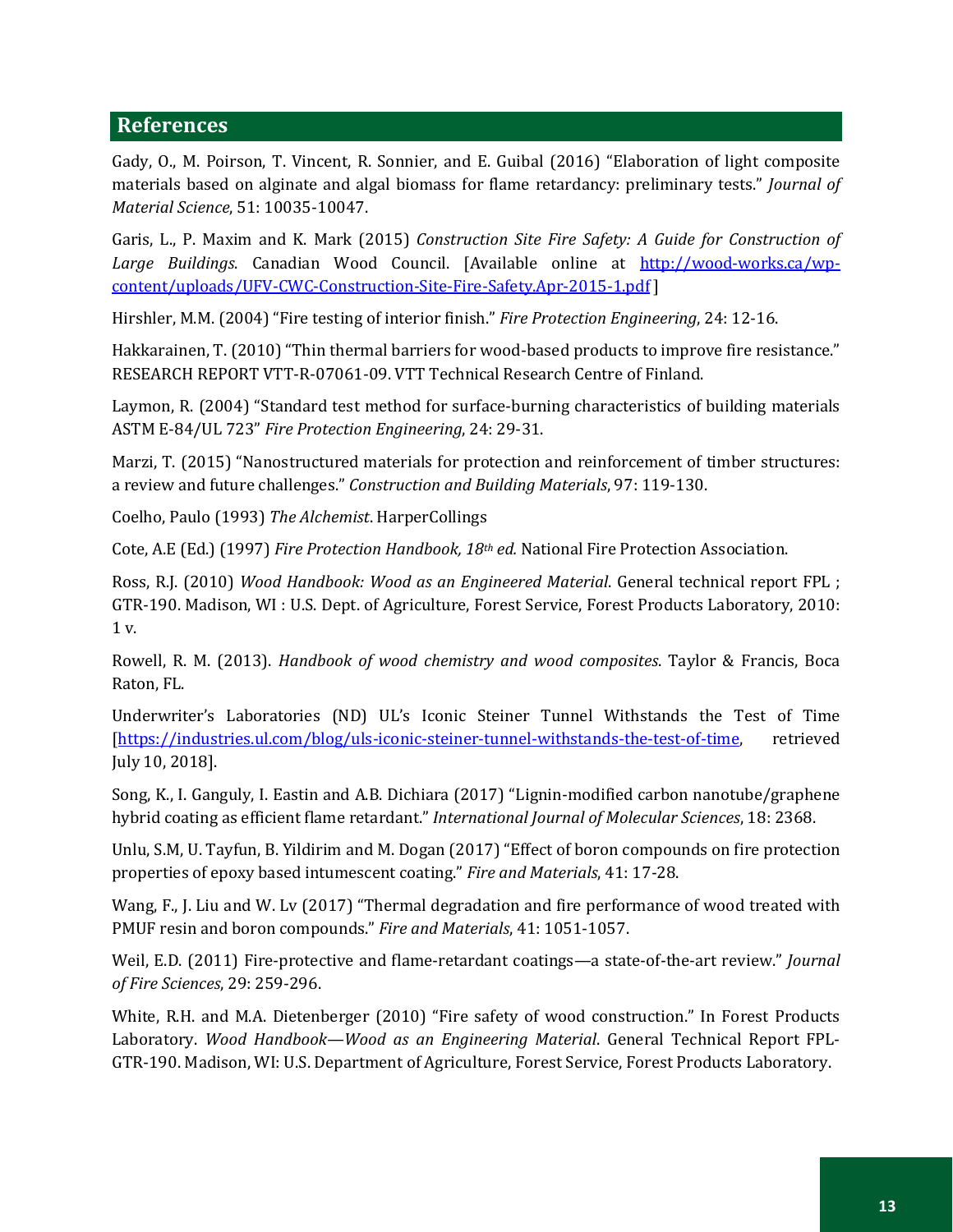Wu, Q, Zhang, Q., L. Zhao, S-N. Li, L-B. Wu, J-X. Jiang and L-C. Tang (2017) "A novel and facile strategy for highly flame retardant polymer foam composite materials: Transforming silicone resin coating into silica self-extinguishing layer." *Journal of Hazardous Materials*, 336: 222-231.

Xuan, H, J. Ren, X. Wang, J. Zhang and L. Ge (2017) "Flame-retardant, non-irritating and self-healing multilayer films with double-network structure." *Composites Science and Technology*, 145: 15-23.

Zheng, Z., L. Zhang, Y. Liu and H. Wang (2016) "A facile and novel modification method of βcyclodextrin and its application in intumescent flame-retarding polypropylene with melamine phosphate and expandable graphite." *Journal of Polymer Research*, 23: 74.

Zielnik, A. (2011) "Fighting fire with fire protectives." Fire Resistive Coatings, Technology Publishing Company, Pittsburgh, PA. [https://www.paintsquare.com/store/assets/201508\_FireResistive.pdf, downloaded July 5, 2018]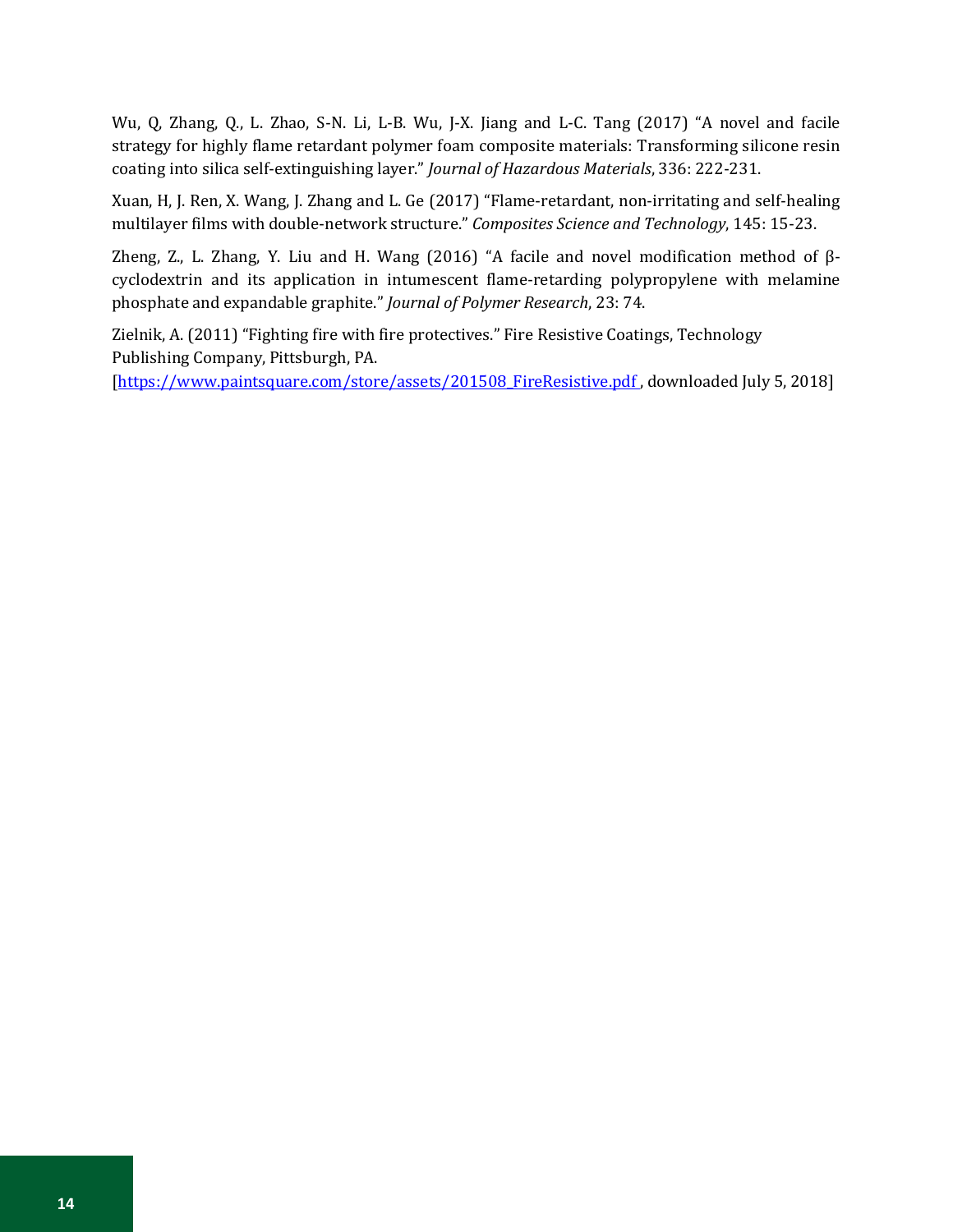## **Authors**

Paul Maxim, Professor, Wilfrid Laurier University: Paul Maxim obtained his MA in criminology at the University of Ottawa and his PhD in sociology at the University of Pennsylvania where he specialized in criminology and research methods. He is currently retired as a professor in the Department of Economics and the Balsillie School of International Affairs at Wilfrid Laurier University in Waterloo, Ontario. His primary areas of research interest are population and labour economics.

Len Garis, Adjunct Professor, University of the Fraser Valley: Fire Chief for the City of Surrey, British Columbia, Len Garis and is an Adjunct Professor in the School of Criminology and Criminal Justice & Associate to the Centre for Social Research at the University of the Fraser Valley, a member of the Affiliated Research Faculty at John Jay College of Criminal Justice in New York, and a faculty member of the Institute of Canadian Urban Research Studies at Simon Fraser University. His focus is on addressing public safety challenges through evidence-based decision making and innovation.

## **Acknowledgements**

Thank you to the Forest Products Association of Canada for supporting this research that points towards in their continued commitment to fire safety and BarrierTEK Inc. for their creative solution(s) towards construction fire safety.